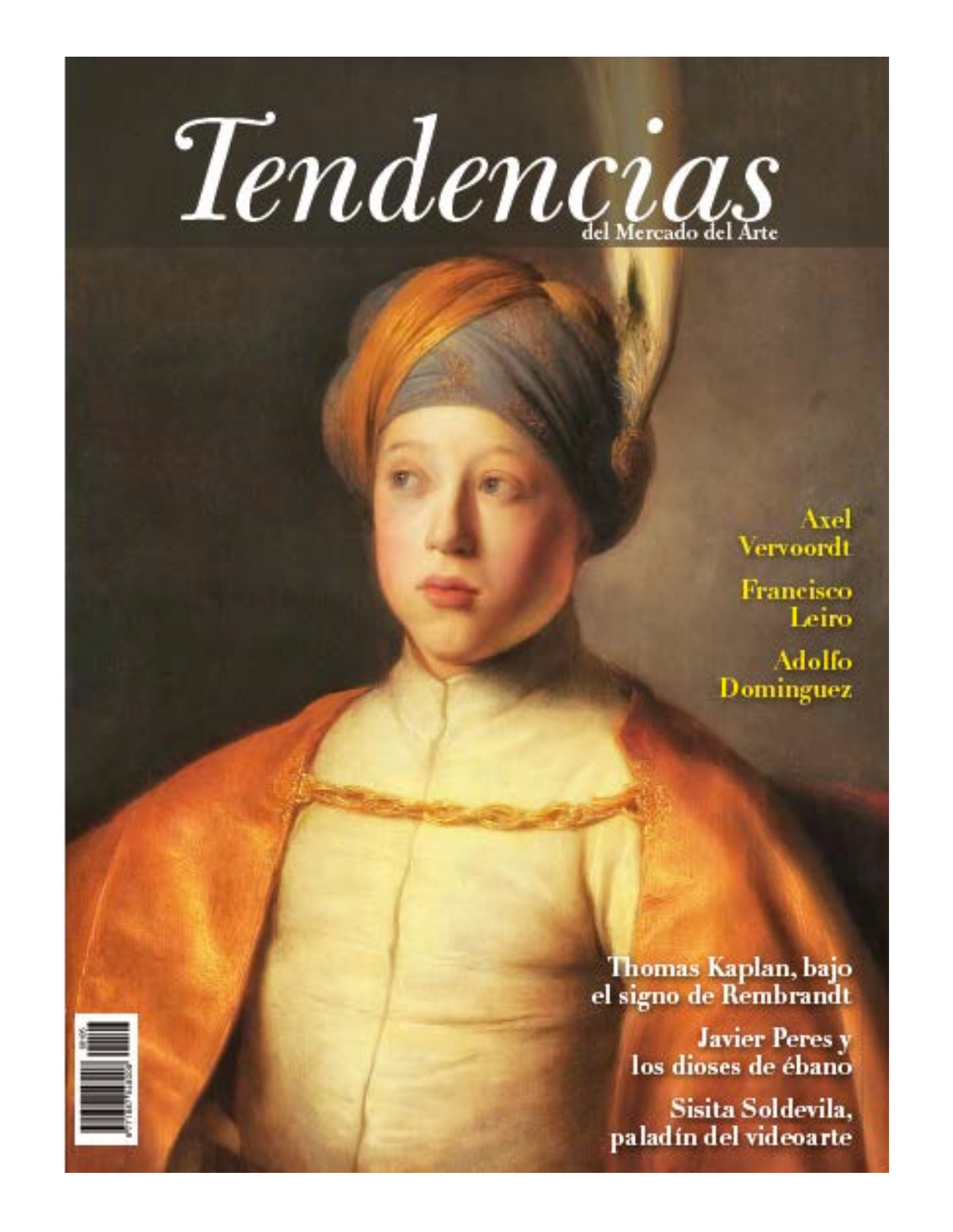**EDITORIAL** 

## FIN DE **TEMPORADA**

Carlos García-Osuna Editor

La temporada que abora finaliza, a la que ponemos la guinda oco nuestro número trimestral de verano, tiene para todos los que componemos la amplia.<br>familia de Teolonias del Mensile del Astr un especial significado que alcanzó su colminación el pasado mes de marco cuando el Salón Raal dal Hotel Rits de Madrid acogió la gala de nuestro décimo aniversario en la que nos arroparon.<br>con su presencia cientos de personalidades del mundo del arte y la cultura. Desde esa fecha emblecutária de la que han transcurrido més de cien dúes, hemos esguido trabajando para ofrecer a nuestros lectores lo mejor del arte que se produce en cualquier parte del mundo atendiendo exclusivamente a<br>oriterios de calidad, pontendo el mismo interés en promocionar la arqueología y las culturas ancestrales que las tiltimas fronteras del arte actual.

Queremos der las grazias a todos los anunciantes, leotores y colaboradores que han quendo acompañarnos en este camino, y también dar la bienvenida a las ditimas incorporaciones, manifestándoles nuestro empeño por no defraudarles en los años especivos. Después del verano llegarán a muestras páginas nuevas escriones, algunas de ellas con novedosos enfoques, que hanta que nuestra. cabecera uga consolidandose como un proyecto eingular basado en la exclusividad de una contenidos y en la inexistencia de fronteras geográficas y estéticas.

Aprovecho estas lineas para desearles un felix verano en el que seguro encontrarán tiempo para disfrutar de los días de asueto acompañados de las sevonas quaridas, esperando que algunas horas de osio las dediquen a disfrutar de los estimulantes contenidos que hemos preparado para despedir esta temporada. Nos volveranos a reencontrar en octubre con ilusiones y energías renovadas.

PD: Ocando el astual número de muestra revista estaba a punto de entrar en méquines, una noticia luctuous nos conmocions, el fallecimiento del doctor Ootavio Abalit, encargado de la sección de Filatelia. A través de este editorial querenos transmitir a su viuda, Carmina, y a sus hijos nuestro más sentido péusne además de seperar que la tierra trate a nuestro querido amigo con la ternura que desgrand en todos los aotos de su dilateda y fecunda vida.



Jan Lievens. Machothe con capo y tuchoste Petrolo del principe Rupert del Paladinado), c. 1631. The Leden Collection

### Tendencias

#### Edita

Hojat de Arte e Inversión, SL kan Alvanne Mendedog 63, 7 20000 Hadrid -Tel 91 541 89 93 and BangBeberrachdan and reserve mountendendagdelans.com

Editor

Carlos Garda-David Directors Valenza Garda-Chuna Delegada en Barcelona **Hanga Peneral Magustación Lan Endoue Garda Harla Arizo** Directors de publicidad Raguel Garola Cruina Colaboradores Details Abdil Plate Balovin. Osial Carreras North Charres Hatia: Dila Padrdo, Amala Garda Ruta, Eva Lasundón, inés Marsines Ribas Beach: Niño, M. Isabel Niño, Tomás Rarecies, Ara Vice, Rosaled Williams



Imprime: Gräca Horsensins Depósito legal: M. 10.459-2007

> ISSN: 1007-5403 Distribuye: 9561

O Hoja de Aria e Interalio, SL **Reservative today for derechos** for detail daily disputes and articles that \$1.4 piecelal registe, di latan de Projectal Arab Mal, conta<br>Latansana politika la registerata, la divisionale<br>La monachia del la registerata, la divisionale<br>La digentifica del la registerata del la registerata<br>Tendence del la registera

a salipier operte) per maigale audio titulos, de<br>Latinisable entidade Pitja de Arte elemento, B. Tankania, katifanake dahibiswa na kasa na pinakis dali<br>katika masilatany dalia mpikami motifa partin salamo

 $\label{eq:2}$  and<br>photology probability as a completely by probability of the fields of<br>a chief Photological delivery as a component of the control of the<br>probability of the publical component of the control of the control<br>pr In experimentation.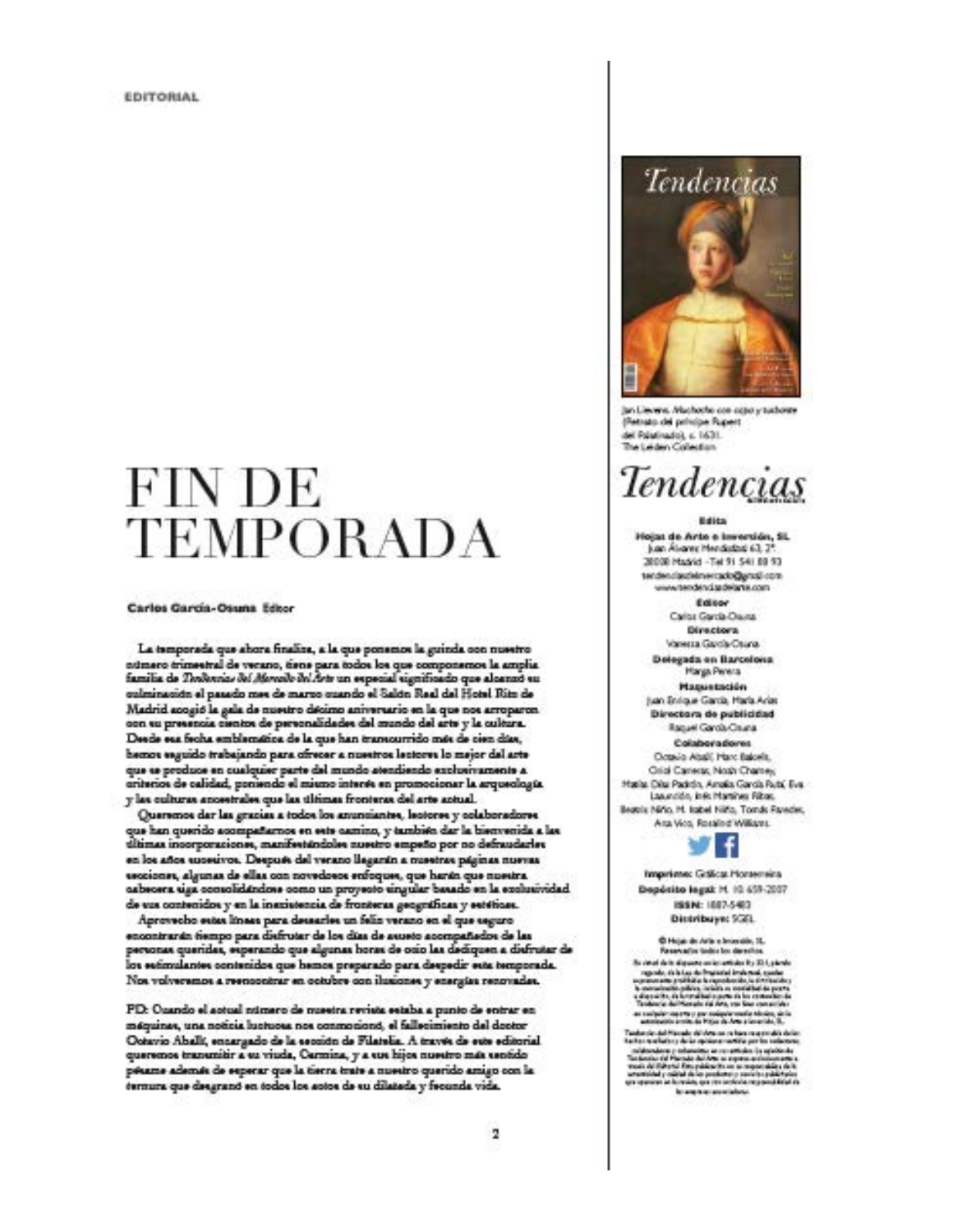& Grandes Coleccionistas B magrate Thomas Kaplan posse cari un tercio de las pinturas de Rembrandt que se conservan en manos privadas.

14 Entrevista Vnoest Frenost fue durante más de veinte años uno de los más estrechos colaboradores de Andy Warhol,

10 Grandes Coleccionistas Adenás de ser uno de los galeristas más audaces de la escena actual, juvier Peres es también un refinado coleccionida de arte tribal.

18 Grandes Coleccionistas La engresaria Sinta Soldevila ha creado un hotel artístico en el que los huéspedes pueden disfrutar de su colección de videoarte.

34 Entrevista Diseñador, coleccionida y anticuario, Axel Vervoordt ha levantado un imperio basado en su personal visión artística.

38 Cuestionario T E arrebato luminoso de Barceló o la hipnótica serenidad de Vermeer han dejado su impronta en la mitada de Adolfo Dominguez.

40 Entreviata Mariana Cock fue la última protegida del legendario fotógrafo estadounidense Ansel Adams.

44 Entrevista Sutiera naial Galcia, donde el mar y la tierra se funden, ayudó al escultor Francisco Leiro a entender la poesía entre lo líquido y lo telúnico.

74 Exposición El Muso de Belas Artes de Bibac descubre los tesoros que esconde la colección de Alicia Koplowitz.

80 Exposición 8 Gugenheim de Bibao presenta una retrospectiva del trabajo de Bill Viola, figura pionera del videoarte.







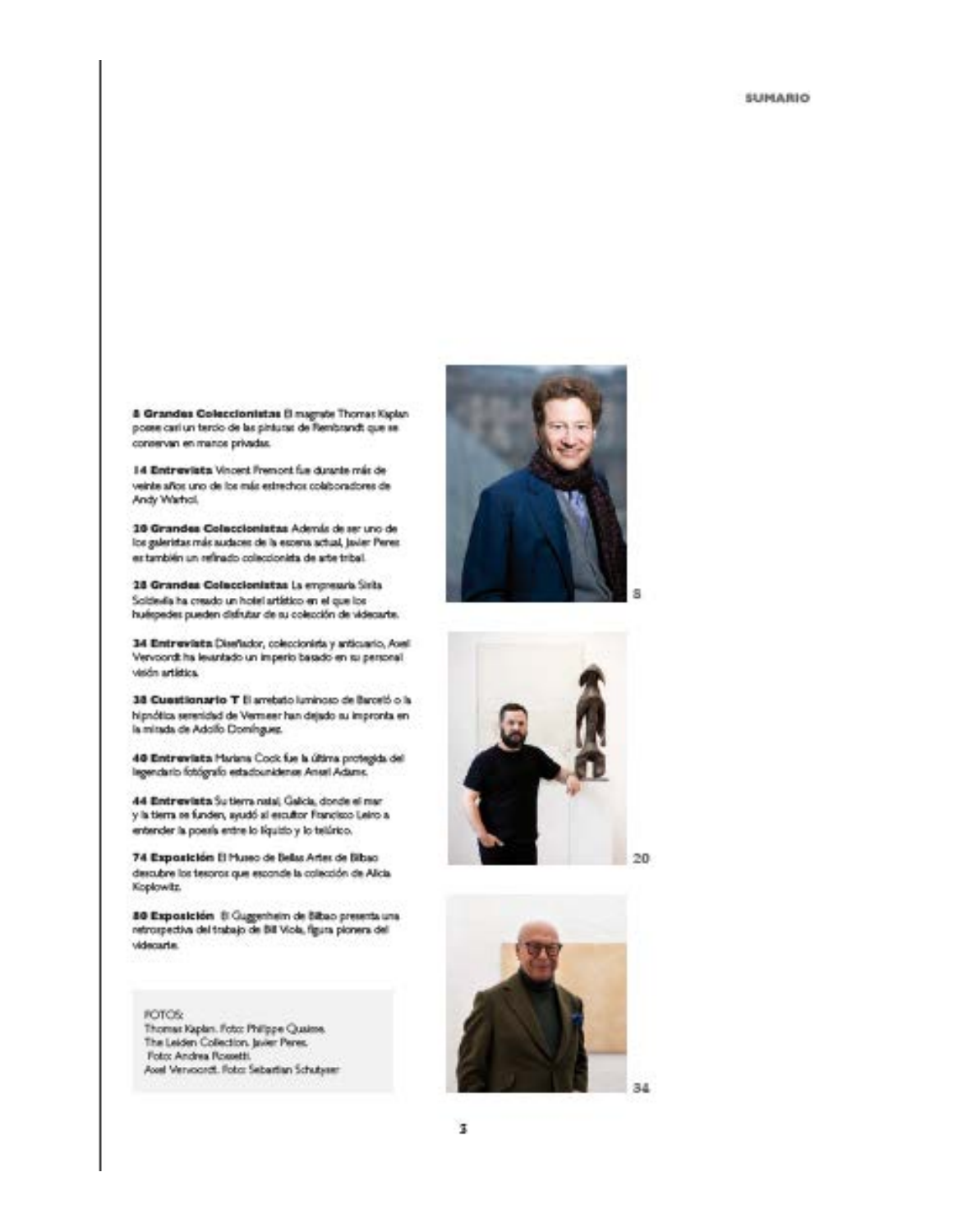

# NOBLE<br>MISIÓN

E filártropo Thomas Kaplan posee la mayor colección privada de pintura holandesa del siglo XVII.

Vanessa García-Osuna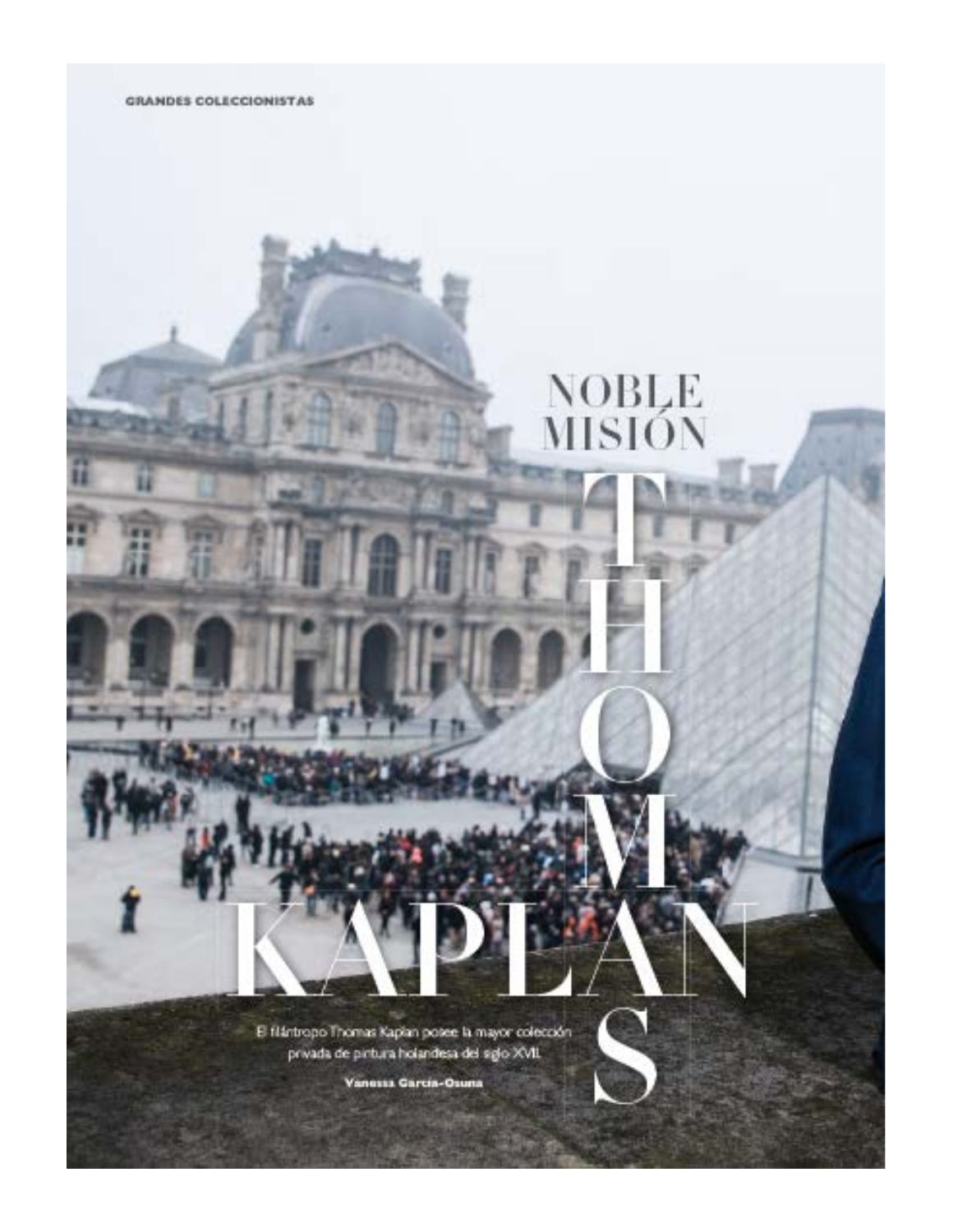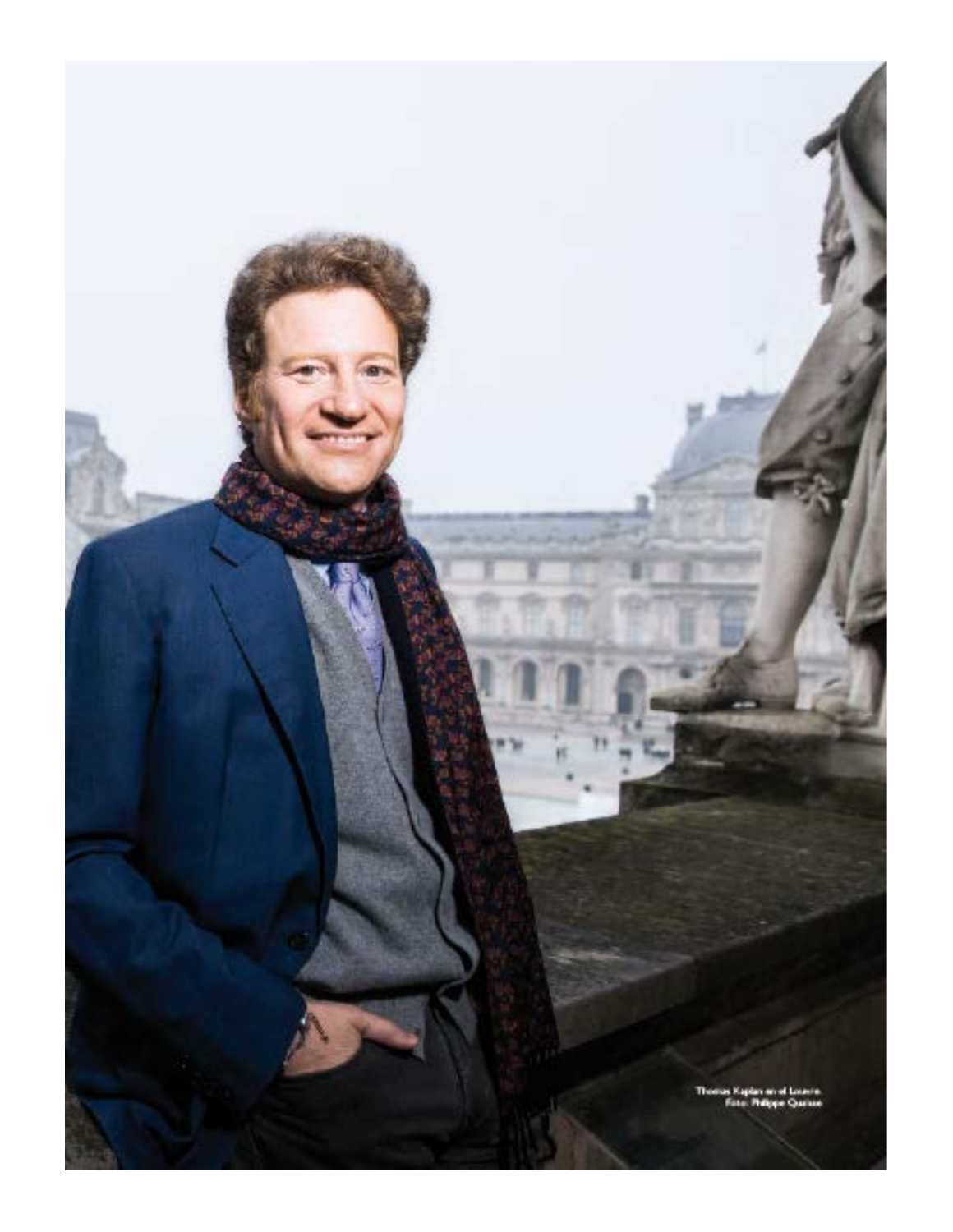despiadada. Aún así su influjo fue decisivo en mi vida pues ha sido mucho más benévola conmigo de lo que jamás soñá. Como tan bien expresó Marco Aurelio: "Boeve es la vida del hombre, y estrecho el rincón donde mora", creo que, si bien muchos aspectos del destino de una persona vienen determinados por la razón y el carácter, en los esfuerzos por salir de ese rincón estrecho, La Fortuna, a menudo, tiene la última palabra". Quién así se presenta es Thomas Kaplan (Nueva York, 1962). presidente de The Electrum Group y uno de los nombres rutilantes de la lista Forbes por su patrimonio estimado en más de un billón de dólares. Este emprendedor salido de la Universidad de Oxford, ha levantado su imperio sobre el oro, un metal por el que apostó como valor refugio antes de la crisis. Kaplan, que lleva fascinado por Rembrandt toda la vida, ha conseguido atesorar casi un tercio de las pinturas del maestro que se conservan en manos privadas. Su flechazo fue precoz pues cuando apenas tenia 8 años, ya preguntaba a sus padres si podian visitar Amsterdam porque "ahi es donde vivió Rembrandt". Para justificar su obsesión cita al historiador Kenneth Clark que escribió: "la verdad peicológica de las pinturas de Rembrandt trasciende a la de cualquier otro artista que haya vivido." El empresario rememora con nostalgia las visitas al Metropolitan los fines de semana con su madre, que acababan invariablemente comiendo un perrito caliente en las escaleras del museo-y confiesa que durante años, su mente asoció el arte más refinado con el sabor de la salchicha y la mostaza. A los 40, empezó a coleccionar con frenesi tras saber que cuadros como los que llevaba admirando desde su juventud podian comprarse ("adquiria de media una pintura a la semana; pero a veces podía ser una por la mañana y otra por la tarde, y en ocasiones hasta tres o<br>cuatro el mismo día"). En 2003, junto con su esposa Daphne Recanati, fundó The Leiden Collection, bautizada así en honor al lugar de nacimiento de Rembrandt, y que hoy reúne más de 250 pinturas y dibujos que están prestados a museos de todo el mundo, pues en su casa solo tienen reproducciones digitales. Con motivo de una exposición de sus fondos pictóricos en el Louvre (entre los que está el maravilloso Jan Lievens de nuestra portada) este discreto mecenas concede a Tendencias del Mercado del Arte una de sus escasas entrevistas, para contar por qué entiende el mecenango como una misión: "Ventos nuestra colección no sólo una ventana a una cultura antigua, sino a una humanidad compartida que nos une a todos en una civilización universal. Tal vez nuestro proyecto funcione, o tal vez no. Pero tenemos que intentario.<br>Como aseguraba el Gran Emperador: "El valor de un hombre se mide por el de sus ambiciones".

fortuna puede ser caprichosa, y ciertamente

¿Cómo empieza su 'historia de amor' con la pintura? Lo que selló mi amor por Rembrandt y el arte holandés fueron las visitas al Metropolitan que, desde que tenia 6 años, hacia en compañía de mi madre, Lillian, para asistir a clases de arte y admirar obras maestras. Ahi empezó a germinar en mi un incipiente entusiasmo que se manifestó por primera vez en mis preocupaciones por los grandes felinos y la historia militar. El arte de Rembrandt fue el siguiente tema que dejó

una profunda huella en mi mente tierna e impresionable. En favor suyo, debo decir que desde que mi madre vio cómo yo habia caido en las redes del chiaroscuro de los antiguos maestros, hizo varios intentos por ampliar mis horizontes. Todos fueron inútiles. Una de sus últimas tentativas fue una visita al MoMA, que terminó abruptamente cuando me mostraron un lienzo blanco sobre blanco. Mi respuesta fue un profundo suspiro, seguido de una petición: "Por favor, Ilévame otra vez con los Rembrandts".

Tengo entendido que empezó a coleccionar en 2003. ¿Qué le llevo a centrarse en la Edad de Oro de la pintura holandesa? Bueno, empezamos a coleccionar pintura antigua ese año, pero ya antes, mi esposa Daphne, que es una perspicaz coleccionista, había logrado reunir un notable conjunto de piezas de diseño moderno de mediados del siglo XX, de maestros franceses e italianos como Jean Prouvé. Charlotte Perriand y Carlo Mollino. No fue hasta 2003, sin embargo, cuando fui consciente de que podía adquirir pinturas antiguas. La persona que puso esa idea en mi mente fue Sir Norman Rosenthal, entonces Secretario de Exposiciones de la Royal Academy, a quien tuve la suerte de conocer a través de amigos comunes. "Si pudieras coleccionar arte", me preguntó, "¿cuál sería?", contesté de immediato: "La Escuela de Rembrandt", entonces, le respondi melancólicamente que asumía que todas las pinturas de su época estaban ya en museos. Norman me sorprendió al decirme que las obras de maestros como Gerrit Dou, el primer alumno de Rembrandt, todavía seguian saliendo a subasta por precios mucho menos elevados de lo que yo esperaba. "El arte que amas -me dijohoy en día no está nada de moda."

Esto debió dejarle perplejo. Un mes más tarde, recibi una llamada suya, diciéndome que el agente de Bond Street de un conocido suyo tenia una obra de Gerrit Dou en stock. Me desplacé hasta Londres para ver la pintura it situ y quedé inmediatamente prendado de ella, a pesar de que no podría atribuirse indubitadamente al maestro. Ese diminuto retrato oval esmaltado estaba pintado sobre cuitre argentée en vez de madera; pero ciertamente parecia un Dou, y era una joya, en perfecto estado, y de un modelo identificado. Accedi a comprarlo sin ninguna inquietud. Hoy este retrato de Dirck Van Beresteyn se halla fehacientemente atribuido al maestro.

Warhol batió su record en subasta con Green Car Crash rematado en 71,7 millones de dólares, justo la misma semana en que usted le compraba al anticuario Otto Nauman una de las 'perlas' de su colección, Mineroa en su estudio, de Rembrandt, por una cifra significativamente menor. ¿Cómo ha evolucionado el mercado de pintura antigua? Creo que los maestros antiguos están a punto de resurgir. También sospecho que la gran mayoría del arte contemporáneo que hoy resulta tan codiciado tendrá escaso valor dentro de unas generaciones. No es que pienae que el arte contemporáneo es algo inherentemente fallido o que esté sobrevalorado. De hecho, yo lo disfruto. Mis dudas vienen simplemente del hecho de que, por una cuestión puramente estadística, el grueso de este arte será percibido en el futuro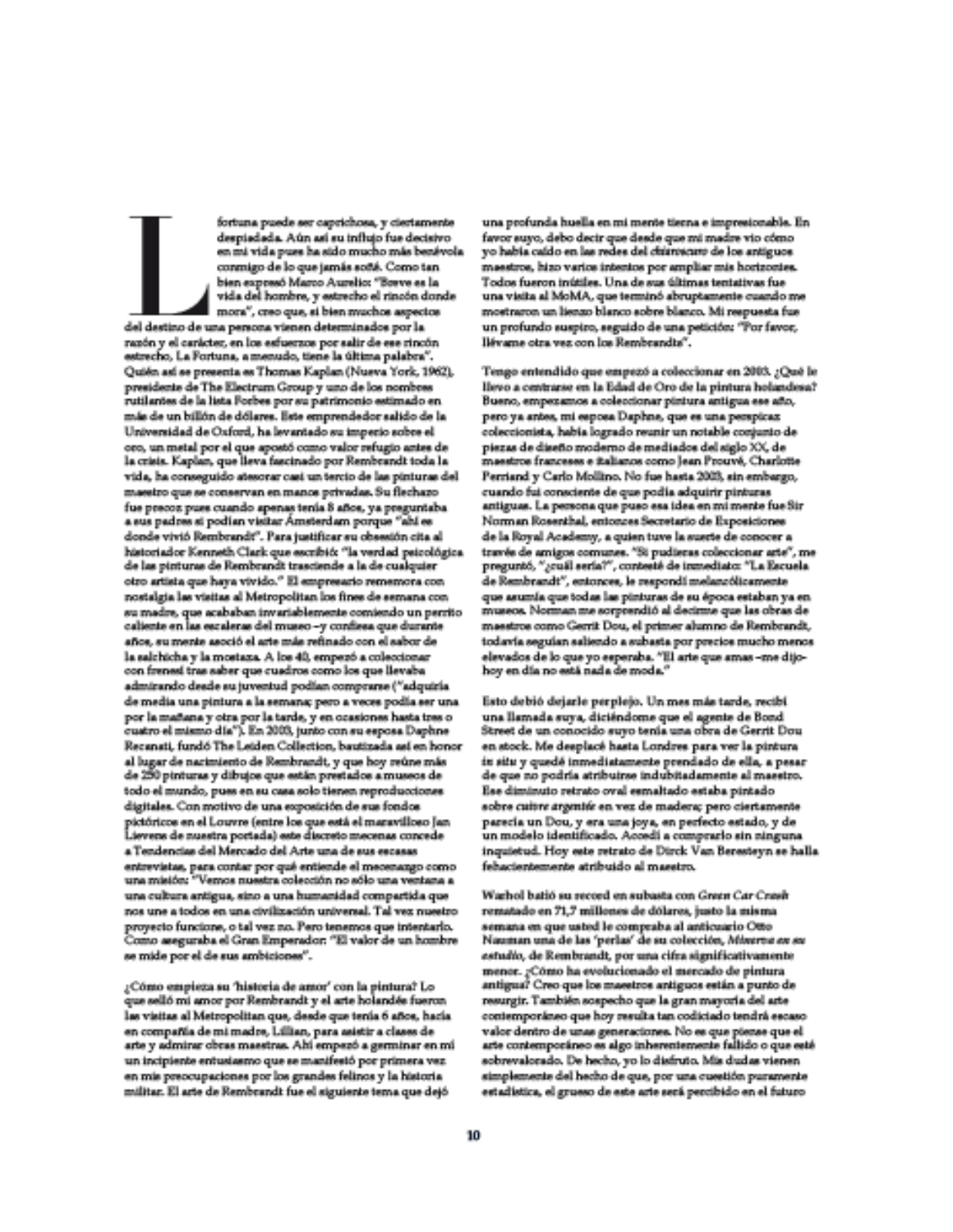#### 'Me choca que Warhol cueste más que Rembrandt'

como algo banal o derivativo. Como dirla nuestro antigo [el galerista] Richard Feigen: "Aquellos artistas que cambien el rumbo de la historia del arte perdurarán". Los demás serán sacrificados por las generaciones futuras.

Los antiguos maestros son un interesante caso de estudio. En efecto, pues de los millones de obras de arte creadas durante el Siglo de Oro holandée, me eorprendería si el 1% tuviera más valor que el de la simple leña. Sin embargo, sismpre habrà interés por aquel arte que define una época. listo es incluso más cierto en el caso del arte holandés del siglo XVII, que fue una de las mayores explosiones de la creatividad de la historia moderna, con Leiden como uno de eapa centros en los que el ingenio se mezclaba simbióticamente con. una mayor apreciación por la precisión y el avance científico. Esto no quiere decir que los precios reflejen siempre un interée duradero por<br>parte de los compradores. Rembrandt nunca

'desapareció' del mercado de la misma manera que los fijnschilders. Y sin embargo, sunque sólo existan unos pocos centenares de cuadros de Rembrandt, y tal vez varias docenas aún permanezcan en manos privadas, me sigue resultando turbador que se puedan a comprar cuadros de una de las "marcas" más notables de la historia a precios

mucho más modestos que los de un Warhol, del que existen decenas de miles de piezas.

¿Cómo explicaria esta paradoja? Esta anomalía no deja de chocamte cada vez que contemplo, por ejemplo, cuadros impresionantes como Minerta en su estudio. Confieso que cuando la vi por primera vez en la galeria de Otto Naumann, me quedé "abrumado" por su presencia y por el mero hecho de que algo tan grandioso estuviera disponible. Esa sensación de perplejidad no ha hecho más que acrecentarse con el tiempo. Mi conazón se acelera cada vez que la vec en

los múltiples escenarios museísticos que ha adornado con su presencia. Su pincelada espesa, la majestad de la dicea de la sabiduria y la guerra, se combinan en esta obra maestra de

tal manera que apenas puedo creemte que sea propiedad mia, de un ciudadano común. Me siento honrado simplemente de poder contemplaria.

Ha realizado numerosas donaciones, como la de un importante Ferdinand Bel al Louvre Hableme de su relación especial con este muses. El cuadro al que se refiere, Rebect y Eliszer ex el puna, es uno de los mejores trabajos de Bol. y llegó a nosotros a través de una subasta francesa. Poco después de adquirirla, junto con el correspondiente permiso de exportación que nos permitió sacarla de Francia, nos enteramos de que el Louvre habia pujado por ella quedando su oferta justo por debajo de la nuestra. Nunca privariamos conscientemente al público de una gran pintura, así que contactamos rápidamente con Blaise Ducos, el conservador de arte holandés del Louvre, y le preguntamos si el museo querría recibirla en préstamo. A él le encantó la idea y, tras someterla a valoración del director ejecutivo del museo, aceptó

Rembrandt van Rijn, Muchadra con capa hordada de oro

> muy diferente a la de las docenas de museos con los que hemos colaborado prestando obras. No acepta préstamos de colecciones privadas, salvo para exposiciones temporales. Al desconocer este detalle, no comprendimos el alcance real de la decisión del Louvre.

nuestro ofrecimiento. Sin embargo, lo que

desconociamos es que la política del Louvre es

¿Qué sucedió entonces? Años después, cuando nos contaron el debate interno que había provocado nuestra oferta mi esposa y yo decidimos donar el Bol. Desde entonces el cuadro luce orgulloso en las galerias de Rembrandt. Ahora tenemos la satisfacción de saber que al Bol se le dará su<br>debido respeio en el Louvre, posiblemente el museo más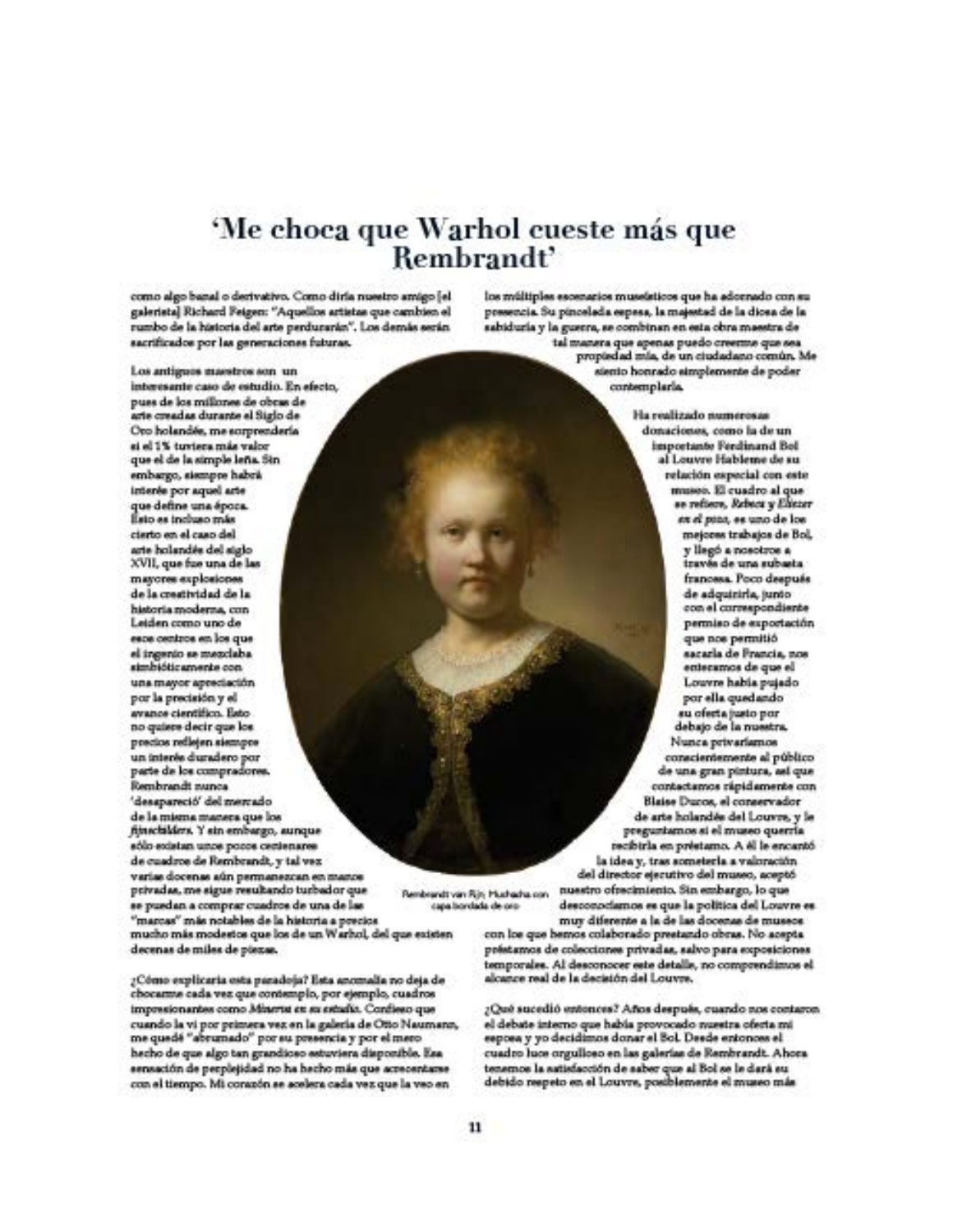

Johannes Ventreer, Joven sensado en un veginal

grande del mundo, al que Daphne y yo nos sentimos ligados sentimentalmente. También estamos agradecidos de haber podido aportar algo a Francia, un país que nos ha dado grandes alegrías, entre ellas, ser el lugar en el que nacieron nuestros hijos mayores.

Usted es el afortunado dueño también de una de las escasas pinturas de Vermeer, de quien apenas se conservan 36 cuadros. ¿Qué supone poseer una creación de la 'esfinge de Delft'? Algo único. La nuestra, joute sentada en an térgiusi, es la única obra de madurez de Vermeer que se conserva fuera de un museo. ¡Es un tesoro!. Desde que<br>la adquirimos la hemos prestado a varios museos. Verla colgada en el Louvre fue particularmente emotivo, pues, casualmente, fue pintada sobre un lienzo sacado del mismo rollo de tela del que salió uno de los Vermeers del Louvre,

Le excajere. Es una de las estrellas de nuestra colección, como lo seria de cualquier otra. Es una composición deliciosamente evocadora que refleja la destreza de este gran maestro para transmitir la solemnidad de un instante preciso en el tiempo.

Mirándola parece que el tiempo se hubiera congelado. Uno siente que, literalmente, puede oir la nota que acaba de tocar. Y esa enigmática sonrisa suya es tremendamente sugerente. Después de haberla visto expuesta en múltiples sitios, también al lado de otros Vermeers de la época más valorada del artista, notas que tiene mucho que ver con sus 'hermanos'. jouen sentade en un pirginel tiene el encanto y la intensa emoción de Vermeer, y en términos de temética y ejecución encaja naturalmente en el cuerpo de sus últimos trabajos, incluidos los que se conservan en la National Gallery y la Kenwood House, ambos en Landres

Me ha dejado atónita saber que han prestado todas estas obras maravillosas a museos y en su casa solo tienen reproducciones digitales. Es cierto, nunca hemos vivido con nuestras pinturas. Daphne y yo creemos firmemente en el poder del arte y la belleza para conectar a las personas de una manera profunda y también para construir puentes entre<br>las diferentes culturas. El arte debe ser compartido. Desde el principio consideramos que el público tenia que poder beneficiarse de la contemplación de estas obras. En 2004, comenzamos a hacer préstamos a museos de Estados Unidos, Europa y Asia. La Coleoción Leiden se convirtió rápidamente en una singular "biblioteca de préstamos" de

pinturas de la Edad de Oro holandesa.

¿Cuántos han hecho hasta ahora? Más de 170 a exposiciones temporales y colecciones permanentes de todo el mundo, y casi siempre de forma anónima. Es ahora, con la exposición en el Louvre, y con las que estamos haciendo en China [en el Museo Nacional de Beijing y el Museo Long de Shanghai] cuando la Colección Leiden está saliendo a la paleetra como el todo coherente que elempre imaginamos que seria. En los próximos años tenemos previeto que nuestra colección viaje profusamente. La obra de Rembrandt en particular encama los valores universales con los que nos sentimos plenamente identificados. Así, cada vez más, vemos nuestra misión como la de apoyarnos en los antiguos maestros para promover la causa del humanismo y su fruto más noble: la tolerancia y el respeto mutuo.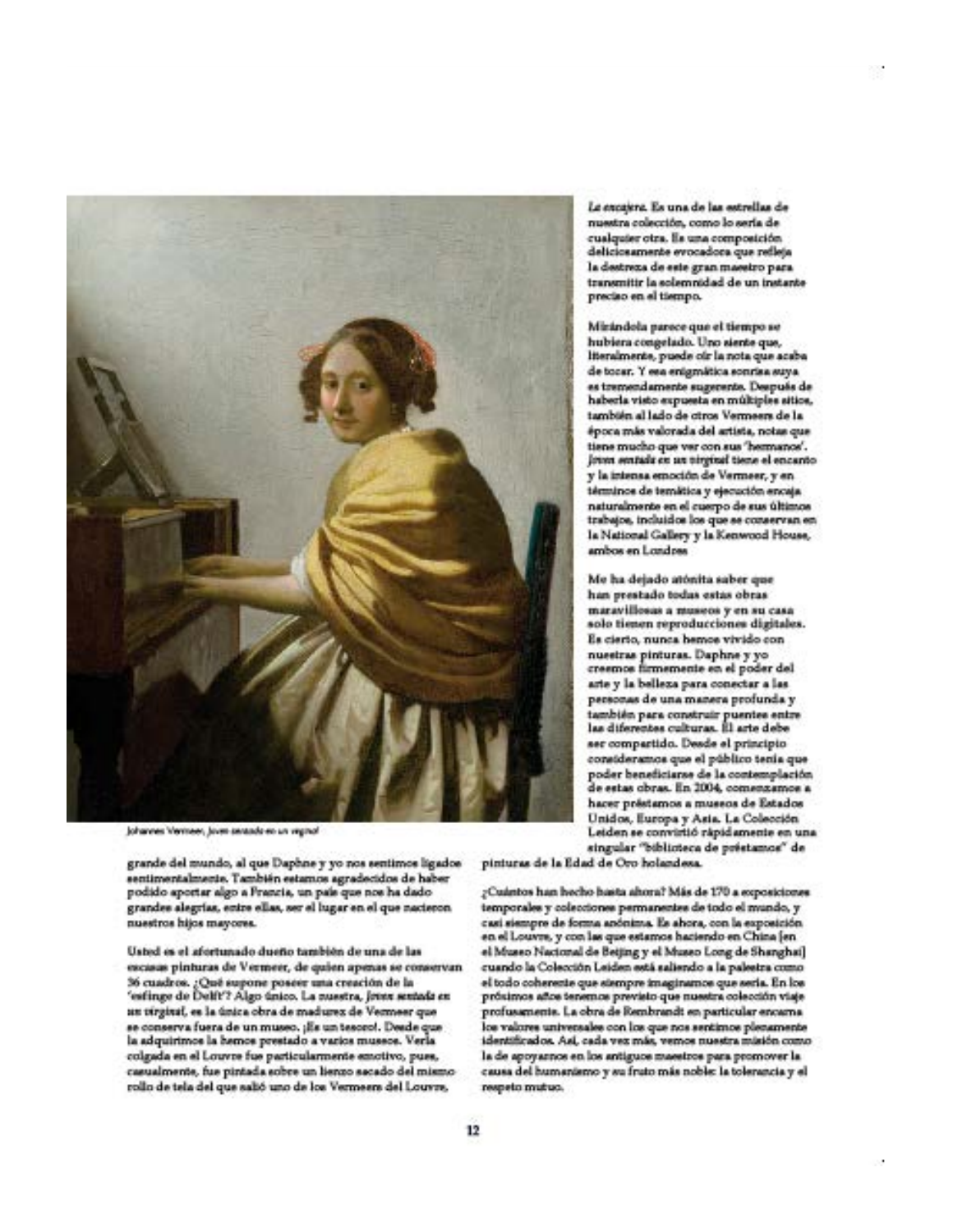

Ferdinand Bol, Hordue can sombrers de part

Rembrandt van Rijn, Alsenne en su estudio

#### 'No vivo con mis obras sino con reproducciones'

La otra causa a la que dedica su energia es el medioambiente. ¿Qué le llevó a fundar el proyecto Panthrea? La protección de la vida salvaje es, en realidad, la<br>gran pasión de mi familia. Daphne y yo fundamos Panthre en 2006 con Alan Rabinowitz, el principal conservacionista de grandes felinos del mundo, con el objetivo de afrontar los desaflos globales relacionados con la protección de estos animales y sus hábitais. Tras pasar una gran parte de mi juventud en Florida, desarrollé muy pronto una pasión por la conservación de la naturaleza. Mi sueño de convertirme en biólogo estuvo espoleado por la dificil situación de la casi extinta pantera de Florida.

Pero ese sueño no se cumplió. Es cierto, pero con Panthera, ahora tenemos la oportunidad de apoyar a los principales biólogos del mundo y, desarrollar e implementar, con instituciones científicas locales e internacionales, gobiernos y ciudadanos, estrategias para los grandes felinos que se hallan en peligro: tigres, leones, jaguares, leopardos de las nieves, guepardos, pumas y leopardos. El Fondo de Acción para<br>Pequeños Felinos de Paufara también apoya iniciativas para salvaguardar a muchas de las 31 especies de pequeños gatos salvajes de todo el mundo. Además de financiar a Panthera, Daphne y yo hemos dotado al Centro Recanati-Kaplan de

la Unidad de Investigación para la Conservación de la Vida Salvaje de la Universidad de Oxford para crear el programa universitario de conservación de felinos más importante del mundo. Recientemente saltaron a primera linea con la trágica historia del león Cecil, protagonista de uno de sus estudios, que fue asesinado ilegalmente en Zimbawe.

La última iniciativa en la que se han implicado es la Alianza Global para los Grandes Felinos. Este proyecto se estableció en 2014 bajo los auspicios de Su Alteza el Jeque Mohamed bin Zayed, Principe Heredero de Abu Dhabi, junto con filántropos de China, la India y los Estados Unidos. Como grupo, asumimos un compromiso inicial de 80 millones de dólares, que será utilizado por Pauthera para syudar a mitigar las amenazas a los felinos salvajes, financiando soluciones eficaces para su conservación, tales como la protección de los hábitats del tigre y el león, y garantizar el corredor más grande del mundo para los jaguares en 18 países latinoamericanos. Es un hermoso ejemplo del modelo de asociación internacional en el que creemos firmemente. Al igual que con el arte, vemos en la vida salvaje una misión universal que puede unir a las personas y permitirles abrazar los aspectos más elevados de nuestra hecencia común.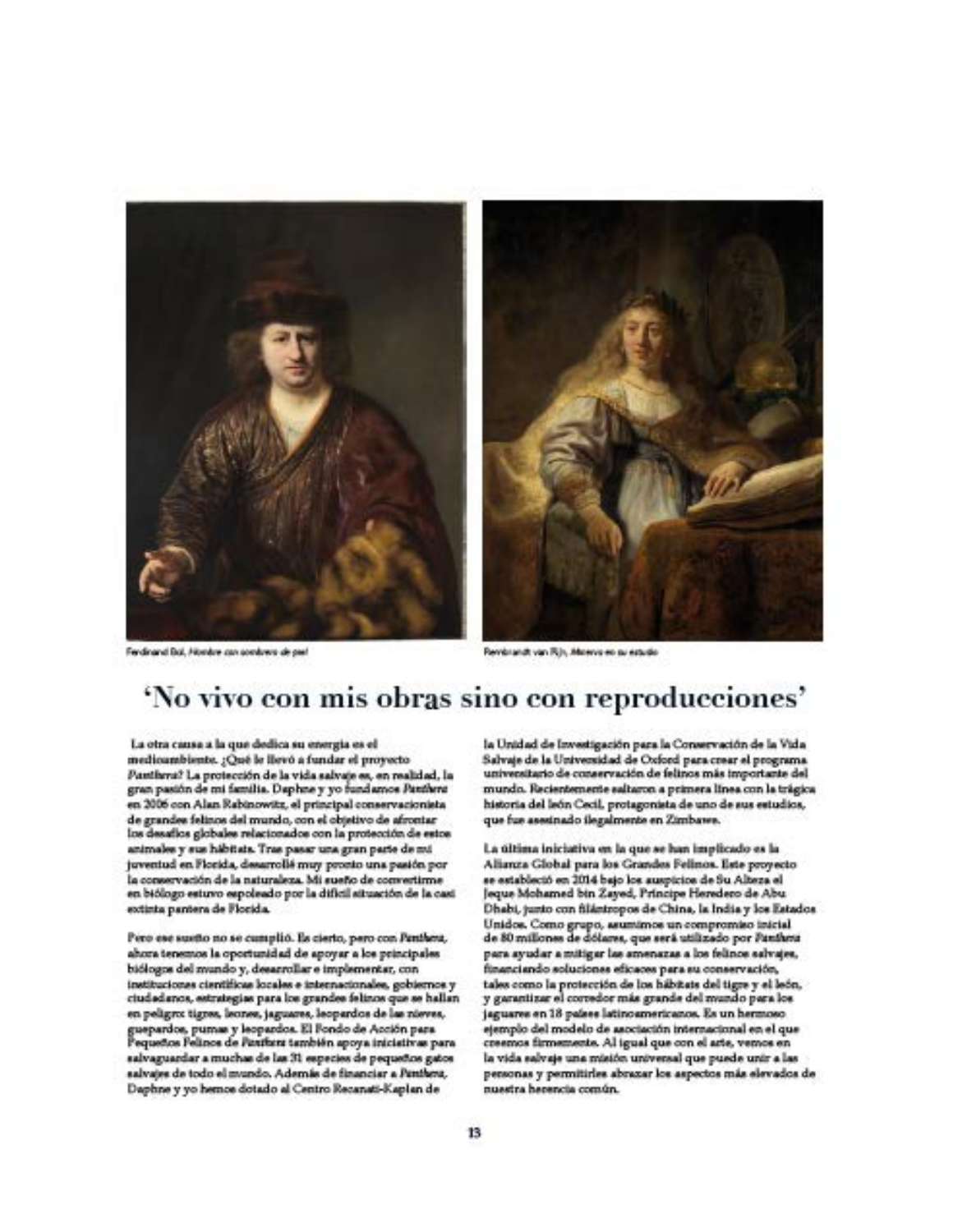|          | <b>Tendencias del Mercado</b> |
|----------|-------------------------------|
| del Arte |                               |

**"Noble Mission: Thomas Kaplan"**

Editor's Note

*End of Season*

Carlos García-Osuna – Editor

The season that is now drawing to a close, which we are finishing off with our summer issue, has a special meaning for all of us here in the Tendencias family, culminating as it did with our tenth anniversary gala, hosted last March in the Salón Real of the Ritz Hotel in Madrid. Hundreds of personalities from the world of art and culture graced us with their presence. More than a hundred days have passed since that symbolic date, and we have kept working hard to provide our readers with the best art from around the world, heeding no other criteria than that of quality, and promoting archeology and ancient cultures as much as the latest frontiers of contemporary art.

We would like to thank all the advertisers, readers, and contributors who have joined us on this journey. We would also like to welcome the more recent additions and express our commitment not to let them down in the years to come. After this summer our pages will feature new sections, including some with a novel focus, which will consolidate our magazine's status as a unique project based on exclusive content and a lack of geographic or aesthetic boundaries.

Allow me to take this opportunity to wish you a pleasant summer. No doubt you will find time to spend these days of rest in the company of your loved ones. Hopefully you will devote some idle hours to enjoying the stimulating content we have prepared for you as we bid farewell to this season. See you in October with renewed excitement and energy.

P.S.: As our current issue was about to go to press, we were shaken by the tragic news of the passing of Dr. Octavio Aballí, head of the philately section. With this editor's note, we would like to express our deepest condolences to his wife, Carmina, and our hope that he finds a peace worthy of the tenderness that he showed throughout his long and fruitful life.

#### Contents

8 – Great Collectors: Thomas Kaplan, finance magnate, owns nearly a third of all Rembrandt paintings held in private hands.

14 – Interview: For over twenty years, Vincent Fremont was one of Andy Warhol's closest collaborators.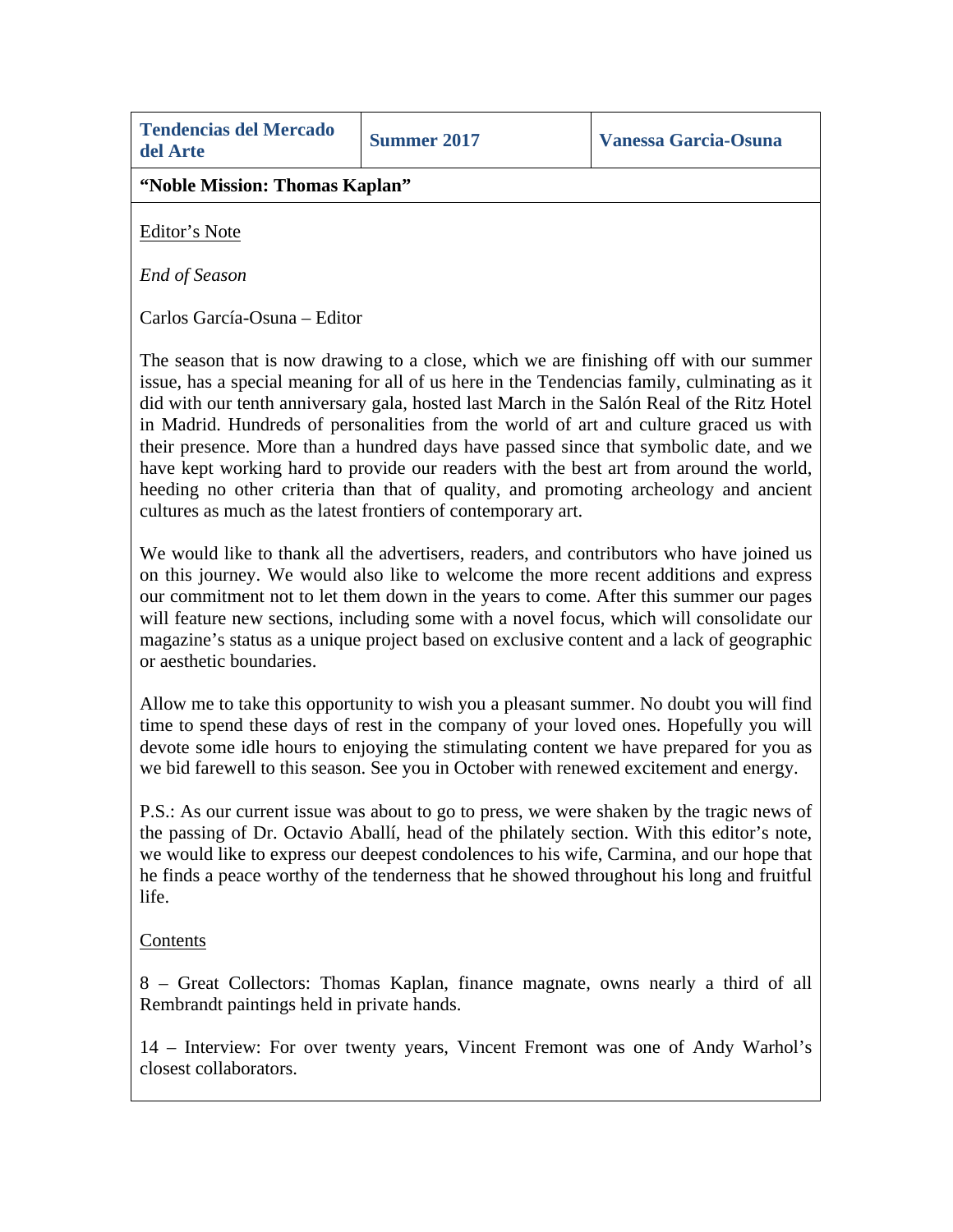20 – Great Collectors: In addition to being one of the most daring gallery owners on the current scene, Javier Peres is also a sophisticated collector of tribal art.

28 – Great Collectors: The young entrepreneur Sisita Soldevila has created an art hotel where guests can enjoy her collection of video art.

34 – Interview: Designer, collector, and antiquarian, Axel Vervoordt has built an empire on his personal artistic vision.

38 – Questionnaire T: The luminous rapture of Barceló and the hypnotic serenity of Vermeer have left their mark on the Adolfo Domínguez's vision.

40 – Interview: Mariana Cook was the last protégée of the legendary American photographer Ansel Adams.

44 – Interview: Galicia, the land of his birth, where sea and land merge, helped sculptor Francisco Leiro understand the poetry of water and dreams.

74 – Exhibit: Bilbao's Museo de Bellas Artes unveils the treasures hidden in the Alicia Koplowitz collection.

80 – Exhibit: The Guggenheim Bilbao presents a retrospective of the work of Bill Viola, a pioneering figure in video art.

Photos

Thomas Kaplan. Photo: Philippe Quaisse. The Leiden Collection. Javier Peres. Photo: Andrea Rossetti. Axel Vervoordt. Photo: Sebastian Schutyser

Article

GREAT COLLECTORS

*NOBLE MISSION: THOMAS KAPLAN*

The philanthropist Thomas Kaplan owns the largest collection of seventeenth-century Dutch art.

*Vanessa García-Osuna*

"Fortune can be fickle, not to mention ruthless. Even so, its influence on my life was decisive, as it has been much kinder to me than I could ever dream possible. As Marcus Aurelius so aptly put it: 'Brief is the life of man, and small is the corner where he dwells.' I think that, while many parts of a person's fate are determined by reason and character, in their efforts to get outside of that corner, Fortune often has the last word." The man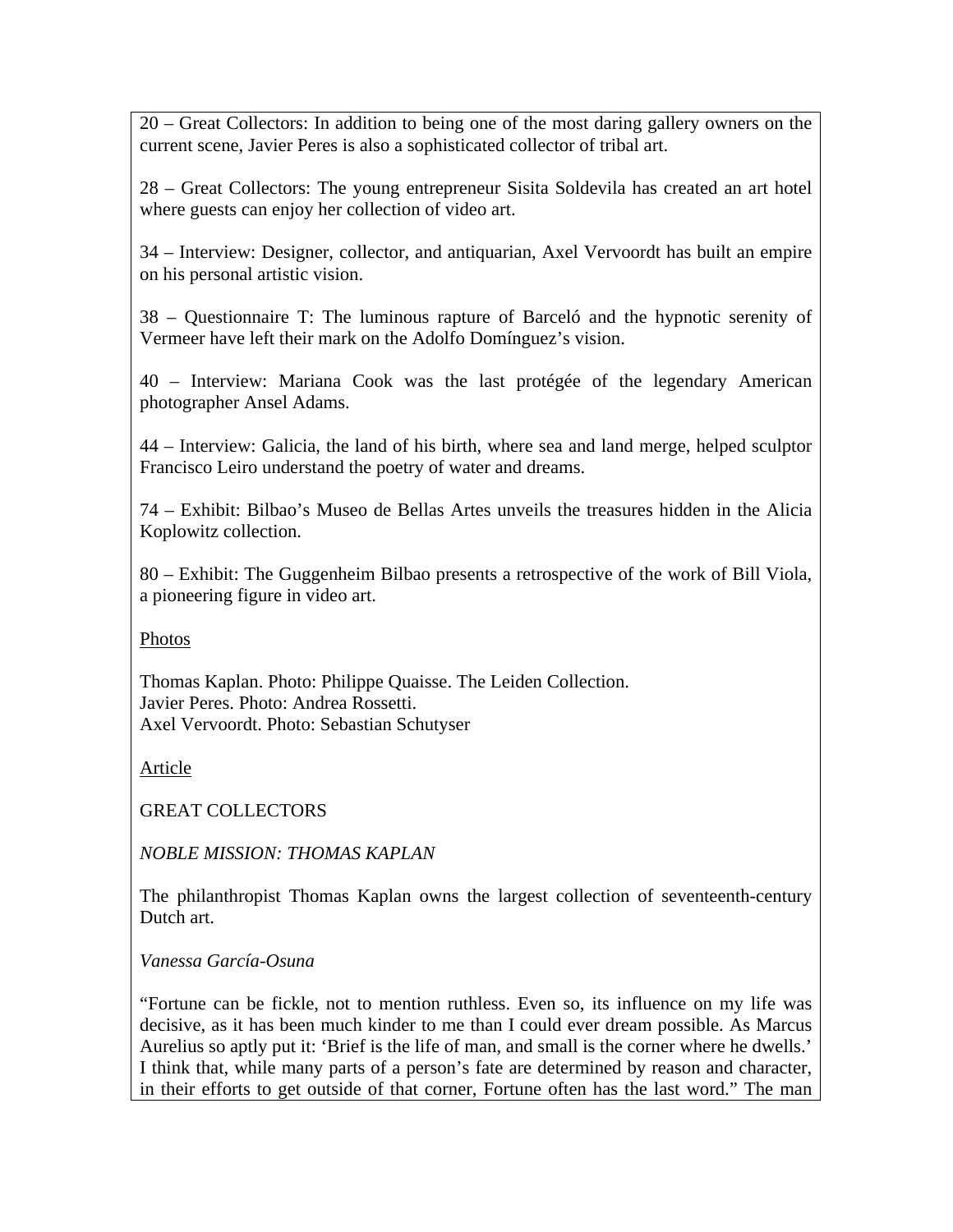who introduces himself with these words is Thomas Kaplan (New York, 1962), Chairman of the Electrum Group and one of the dazzling names featured on the Forbes list, with a personal wealth estimated at over one billion dollars. This entrepreneur, who graduated from the University of Oxford, has built his empire on gold, a metal he predicted would be a safe haven asset before the crisis. All of his life, Kaplan has been fascinated by Rembrandt, and he has managed to amass nearly a third of all the master's paintings that are in private hands. He was smitten at an early age, barely eight years old, and already asking his parents if they could visit Amsterdam, because "that's where Rembrandt lived." To justify his obsession, he quotes Kenneth Clark, who wrote: "the psychological truth of Rembrandt's paintings goes beyond that of any other artist who has ever lived." Kaplan reminisces nostalgically about weekend trips to the Met with his mother, which invariably ended with him eating a hot dog on the museum stairs — and he confesses that for years his mind associated the most refined art with the taste of sausage and mustard.

He began collecting in a frenzy at age 40, when he learned that the paintings he had been admiring since his youth could be purchased ("I acquired on average one painting per week, but at times it might have been one in the morning and another at night, and on occasion up to three or four on the same day"). In 2003, together with his wife, Daphne Recanati, he founded the Leiden Collection, named in honor of Rembrandt's birthplace, which today has more than 250 paintings and drawings – all on loan at museums around the world, as Kaplan keeps only digital copies in his home. On the occasion of an exhibition of his collection of paintings at the Louvre (which includes the marvelous Jan Lievens on our cover), this understated collector granted Tendencias del Mercado del Arte a rare interview to talk about why he views collecting as a mission: "We see our collection as a window not just onto an old culture, but onto a shared humanity that unites us all in a universal civilization. Our project may work, it may not. But we have to try. As the great emperor said: 'A man's worth is measured by his ambitions.'"

#### *How did your "love story" with painting begin?*

What sealed my love for Rembrandt and Dutch art came from my mother, Lillian, who began taking me regularly to the Metropolitan Museum of Art for art classes and to see masterpieces from the time I was six. A pattern of developing enthusiasms had already emerged in me, having first manifested itself with preoccupations with big cats and military history. Rembrandt's art was the next subject to impress itself strongly on my youthful, impressionable mind. To her credit, after my mother saw that I had become transfixed by the chiaroscuro of the Old Masters, she made several attempts to broaden my horizons. They failed. The pivotal attempt was a visit to The Museum of Modern Art, which ended abruptly when I was presented with a white-on-white canvas. My response was a deep sigh, followed by a request: "Please take me back to the Rembrandts."

*I understand that you started collecting in 2003. What led you to focus on the Golden Age of Dutch painting?*

It's not quite true that we began collecting in 2003. With my wife Daphne, who is a discerningly shrewd collector, I had already taken a deep interest in purchasing important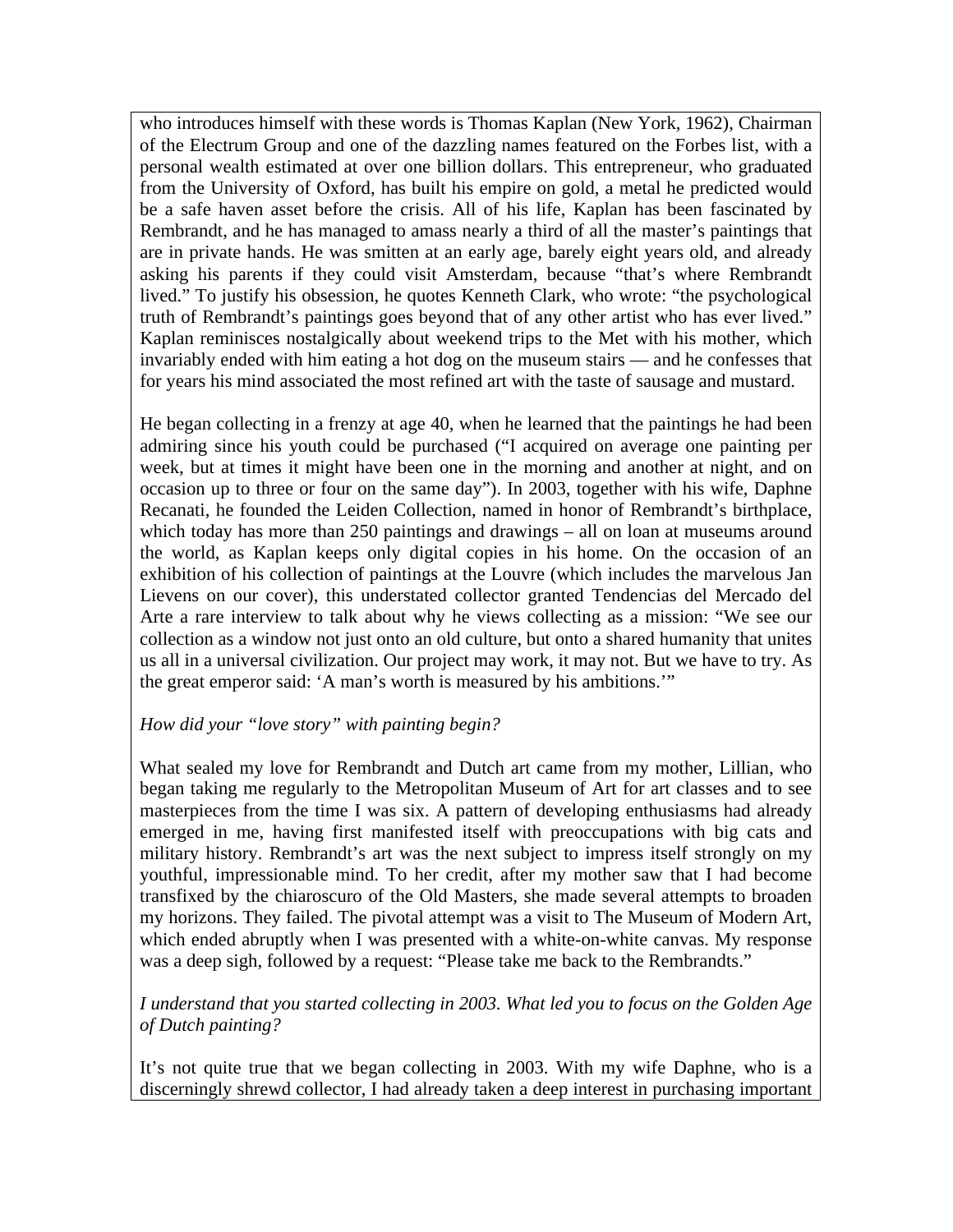works of mid-20th Century modernist design, by masters such as Jean Prouvé and Carlo Mollino. It was not until 2003, however, that I imagined we could acquire paintings. The notion was put into my mind by Sir Norman Rosenthal, then Exhibitions Secretary of the Royal Academy, whom I'd had the good fortune to meet through friends. "If you could collect art," he asked, "what would that be?" I answered immediately, "The Rembrandt School," then said wistfully that I assumed all the paintings of his era were in museums. Norman surprised me by replying that works by masters such as Gerrit Dou, Rembrandt's first pupil, still came up at auction and commanded prices far less than what I might have expected. "The art that you love," Norman said, "is actually quite out-of-favor."

*That must have puzzled you.*

A month or so later, I received a call from Norman, telling me that a Bond Street dealer of his acquaintance had a work by Gerrit Dou in stock. I came to London to see the painting and was immediately charmed by its appearance, despite the lack of full attribution to the master. This tiny, enamel-like oval portrait was painted on *cuivre argenté* rather than wood; but it certainly looked like a Dou, and a beautiful jewel at that, fully signed, in mint condition, and of an identified sitter, Dirck Van Beresteyn. I agreed at once to buy the painting, without any loss of sleep before or after. And the *Portrait of Dirck Van Beresteyn* is now fully attributed to the master.

*Warhol broke his auction record with Green Car Crash, which sold for \$71.7 million, the very same week you bought from the antique dealer Otto Nauman one of the "pearls" of your collection, Rembrandt's Minerva in Her Study, for a significantly lower figure. How has the market in old painting changed?*

I believe that the Old Masters are poised for a comeback. I also suspect the vast majority of the contemporary art coveted today will have little value generations hence. This is not because I believe there is something inherently wrong or overvalued with contemporary art. I actually enjoy it. My doubts derive simply from the fact that statistically most art will ultimately be seen to have been banal or derivative. As our friend Richard Feigen would say, "Those artists who change the arc of art history will endure." Others will be culled by future generations.

Old Masters present the best case in point. Of the millions of artworks created during the Dutch Golden Age, I would be surprised if even 1% turned out to be worth more than kindling. Yet there is always going to be an interest in art that defines an era. This is even truer in the case of art in the Dutch Golden Age, which produced one of the greatest explosions of creativity in modern history, with Leiden one of those centers where creativity meshed symbiotically with a heightened appreciation of precision and scientific advancement. That is not to say that prices always reflect the enduring achievement. Rembrandt never "went away" in the market in the same fashion as the *fijnschilders*. And yet, although only a few hundred Rembrandt paintings exist, and perhaps several dozen remain in private hands, it is still astonishingly possible to buy paintings by one of history's greatest "brand names" at prices far less than the price of a Warhol, by whom there are tens of thousands of pieces.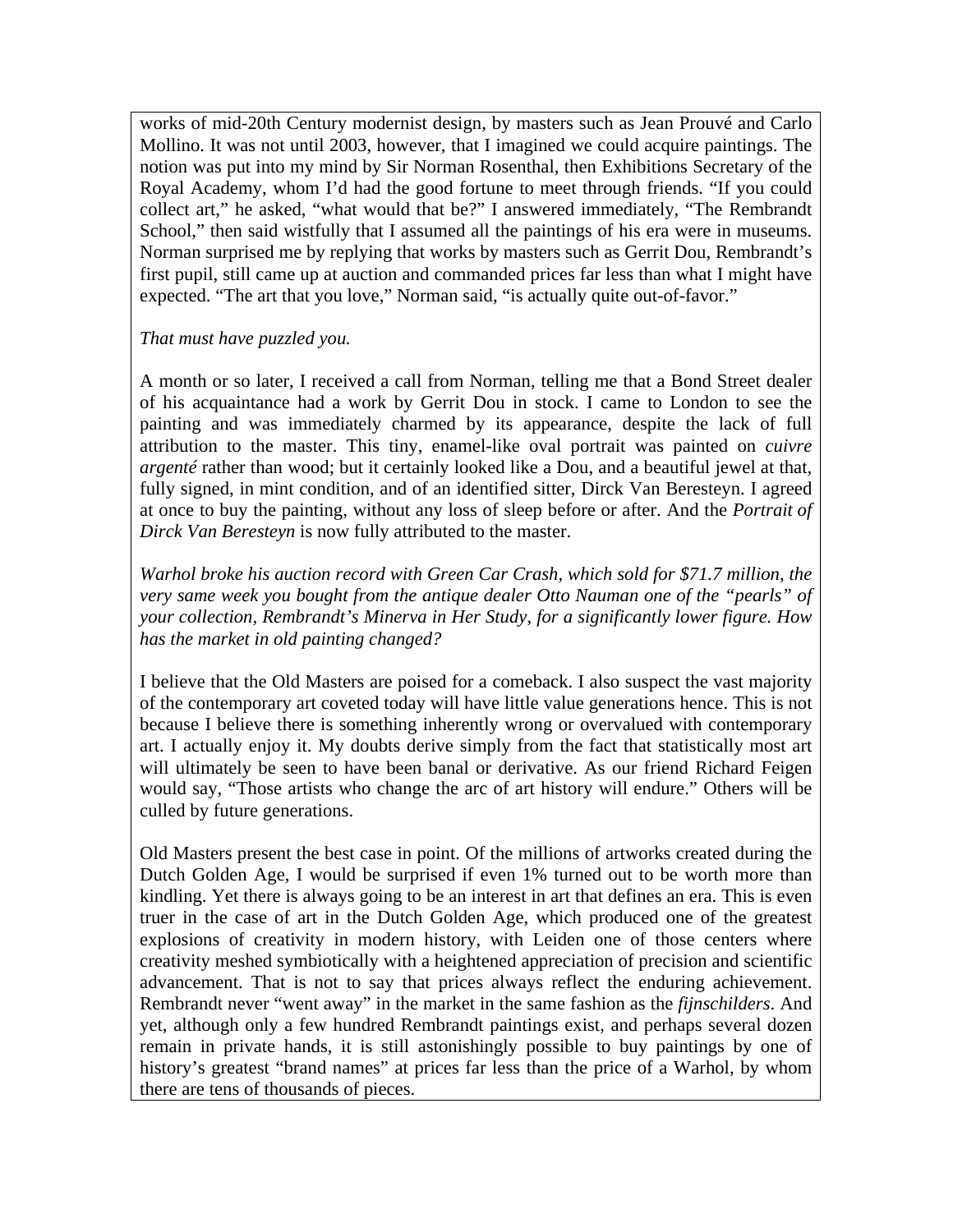#### *How would you explain this paradox?*

The full force of this anomaly strikes me every time I gaze upon the awesome Minerva in Her Study. I confess that when I first saw her in Otto Naumann's gallery, I was "blown away" by her presence and the mere fact that something so truly grand was even available. That sense of awe has only increased, dramatically in fact, over time. My heart skips a beat when I see her in the multiple museum settings she has graced. The thickness of the paint, the wet-in-wet handling of the butt of the brush, the majesty of the Goddess of Wisdom and War, all coalesce into an iconic masterpiece that I can scarcely believe is owned by a common citizen. I remain humbled by the honor of viewing it at all.

*You've made several donations, such as giving an important Ferdinand Bol to the Louvre. Tell me about your special relationship to that museum.*

*Rebecca and Eliezer at the Well* is one of our finest examples of Bol, which came to us via a French auction. Soon after we acquired this masterpiece, together with the export license enabling us to remove it from France, we learned that the painting had been underbid by the Louvre. We would never knowingly deny a great painting to a museum's public, and so we quickly contacted Blaise Ducos, the Louvre's Curator of Netherlandish Art, and asked if the museum might want to borrow the work. He loved the idea and, after vetting it with the museum's Chief Executive, accepted the offer. Unbeknownst to us, however, the Louvre is unlike the dozens of other museums with which we have had lending relationships. It does not borrow paintings from private collections, other than for temporary exhibitions. Unaware of this fact, we did not understand the significance of the Louvre's decision.

#### *So what happened?*

Some years thereafter, when we were told about the internal debate our offer had sparked, Daphne and I determined that the Bol should be donated to the museum, which had been giving the painting pride of place in its Rembrandt galleries. We now have the satisfaction of knowing the Bol will be given its due in the Louvre, arguably the world's greatest museum, which holds a great sentimental attachment for Daphne and me, as it does for so many around the world. We also feel gratified to have been able to contribute something to France, a country that has given us so much joy, including the place of birth of our eldest children.

*You're also the lucky owner of one of the few paintings by Vermeer, only 36 of which remain. What's it like to own a creation by the "Sphinx of Delft"?*

Indeed it does, for *Young Woman Seated at a Virginal*, the only remaining mature work by Vermeer outside of a museum, is nothing short of a treasure. She has been on loan to various museums from the moment we acquired the painting. It was a particularly beautiful moment to see it hanging at the Louvre as it also happens, coincidentally, to have been painted on canvas drawn from the same bolt of cloth as one of the Louvre's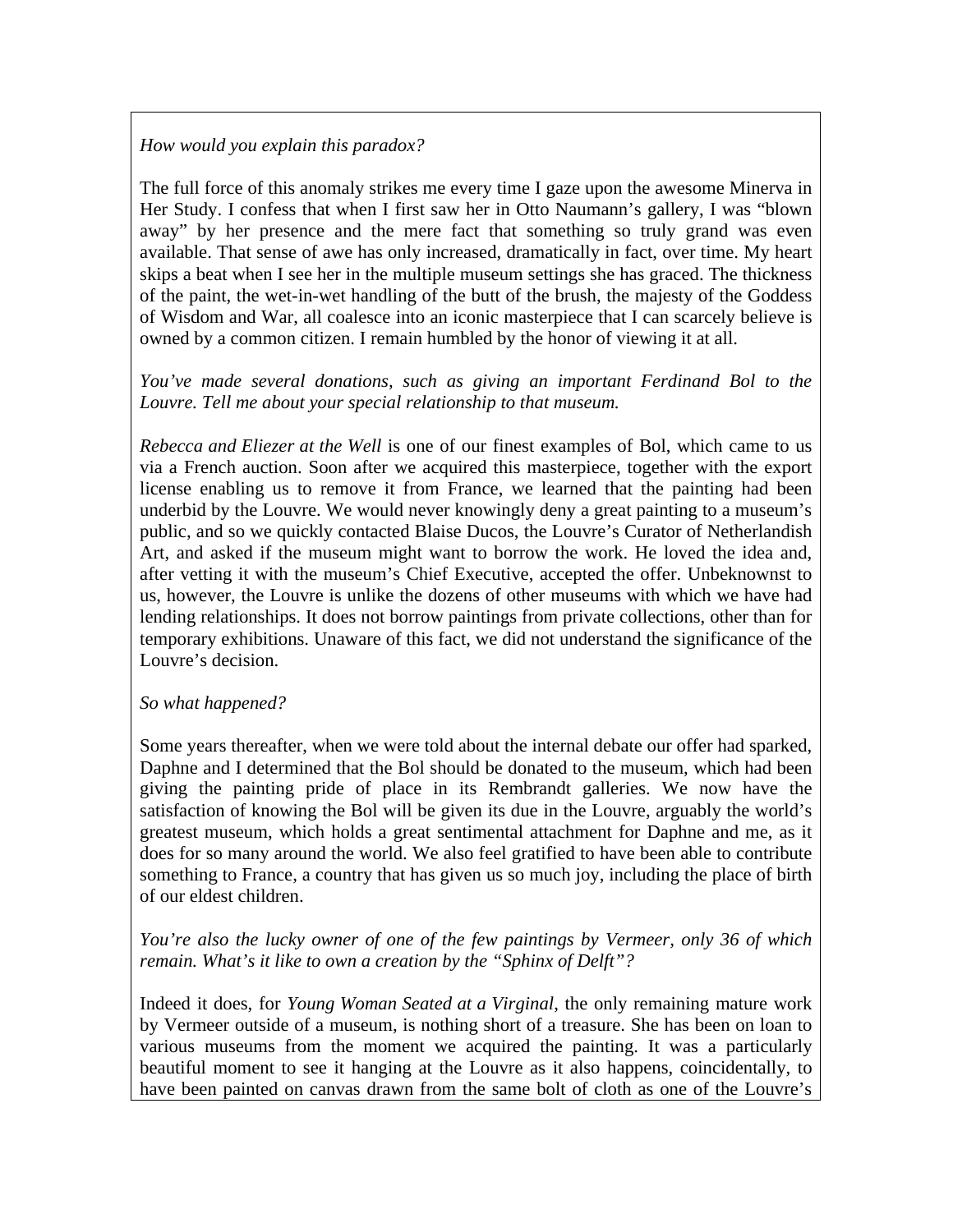own Vermeers, *The Lacemaker*. A highlight of our collection, as it would be of any, *Young Woman Seated at a Virginal* is a charmingly evocative image that speaks to this great master's ability to convey the solemnity of a precise moment in time.

#### *Looking at it, one feels as if time has frozen.*

One feels that they can quite literally hear the note she has just struck. And that enigmatic smile of hers is very suggestive. Having seen the painting hanging in multiple venues, including with other Vermeers from the artist's finest period, it more than holds its own with its siblings. *Young Woman Seated at a Virginal* has the charm and poignancy of Vermeer, and in terms of theme and execution she really fits very naturally into the body of his late works, including those at the National Gallery London and Kenwood House.

#### *I am astonished to learn that you've given all these marvelous works on loan to museums, and that in your home you only have digital reproductions.*

We have never lived with our paintings. Daphne and I believe strongly in the power of art and beauty to connect with individuals in a profound way and also to build bridges between cultures. It is to be shared. We decided early on that the public must have the benefit of seeing these paintings. In 2004, we therefore began making loans of the artworks, on an anonymous basis, to museums in the United States, Europe, and Asia. The Leiden Collection quickly became the world's singular "lending library" of Dutch Golden Age paintings.

#### *How many loans have you made?*

The Leiden Collection has made more than 170 loans over the years to temporary exhibitions and permanent collections across the globe, almost always anonymously. Only with the exhibition at the Louvre, and now the exhibitions in China [at the National Museum in Beijing and the Long Museum in Shanghai], is The Leiden Collection emerging into public view as the coherent whole we always envisioned it to be. For the next several years therefore the Collection will be traveling extensively. Rembrandt's work in particular lends itself to the universal values we hold dear in perhaps a unique way. So, more and more, we see our mission as deploying the Old Masters to further the cause of humanism and its most noble offspring: tolerance and mutual respect.

#### *The other cause you devote your energy to is the environment. What led you to found the Panthera project?*

Wildlife conservation is actually my family's greatest passion. Daphne and I founded Panthera in 2006 with the world's foremost big cats conservationist, Alan Rabinowitz, with the goal of meeting the global challenges of protecting the world's wild cats and their habitats.

Having spent a large portion of my youth in Florida, I developed a passion for wildlife conservation early in life and was inspired by the plight of the nearly extinct Florida